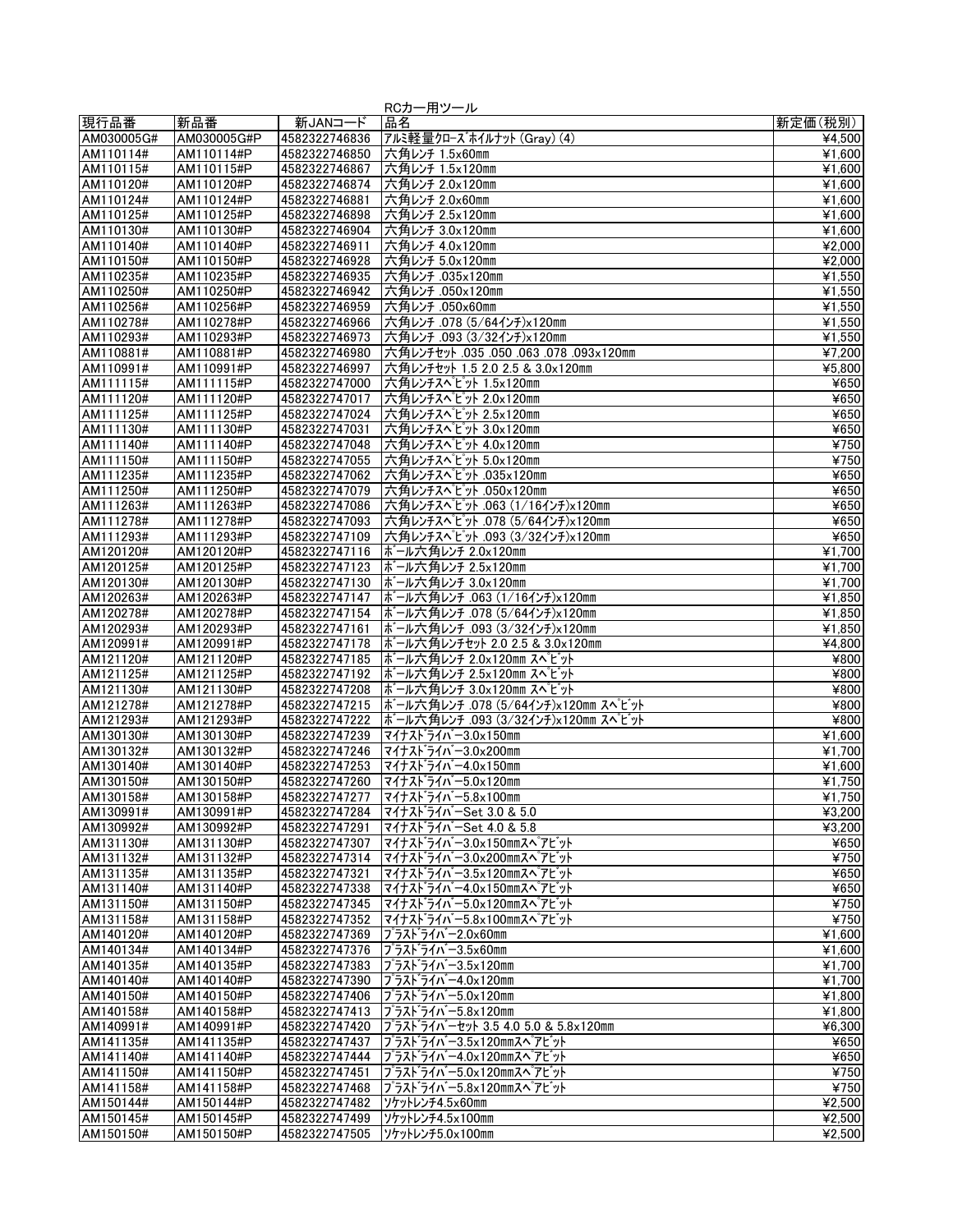| AM150155#              | AM150155#P               | 4582322747512 | ソケットレンチ5.5x100mm                                           | ¥2,500                     |
|------------------------|--------------------------|---------------|------------------------------------------------------------|----------------------------|
| AM150160#              | AM150160#P               | 4582322747529 | ソケットレンチ6.0x100mm                                           | ¥2,500                     |
| AM150170#              | AM150170#P               | 4582322747536 | ソケットレンチ7.0x100mm                                           | ¥2,700                     |
| AM150180#              | AM150180#P               | 4582322747543 | ソケットレンチ8.0x100mm                                           | ¥2,700                     |
| AM151145#              | AM151145#P               | 4582322747611 | ソケットレンチ4.5x100mm スペ アビット                                   | ¥1,300                     |
| AM151150#              | AM151150#P               | 4582322747628 | ソケットレンチ5.0x100mm スペプピット                                    | ¥1,300                     |
| AM151155#              | AM151155#P               | 4582322747635 | ソケットレンチ5.5x100mm スペプビット                                    | ¥1,300                     |
| AM151160#              | AM151160#P               | 4582322747642 | ソケットレンチ6.0x100mm スペプビット                                    | ¥1,300                     |
| AM151170#              | AM151170#P               | 4582322747659 | ソケットレンチ7.0×100mm スペ アビット                                   | ¥1,300                     |
| AM151180#              | AM151180#P               | 4582322747666 | ソケットレンチ8.0x100mm スペプビット                                    | ¥1,300                     |
| AM151247#              | AM151247#P               | 4582322747673 | ソケットレンチ3/16インチx100mm スペプビット                                | ¥1,300                     |
| AM151263#              | AM151263#P               | 4582322747680 | ソケットレンチ 1/4インチ×100mm スペプピット                                | ¥1,300                     |
| AM151279#              | AM151279#P               | 4582322747697 | ソケットレンチ 5/16インチx100mm スペプビット                               | ¥1,400                     |
| AM151287#              | AM151287#P               | 4582322747703 | ソケットレンチ 11/32インチx100mm スペプピット                              | ¥1,550                     |
| AM151295#              | AM151295#P               | 4582322747710 | ソケットレンチ 3/8インチ×100mm スペ アビット                               | ¥1,550                     |
| AM160011#              | AM160011#P               | 4582322747727 | ユニバーサルハントル (パワーツール用)                                       | $\overline{42,300}$        |
| AM171003#              | AM171003#P               | 4582322747734 | グラファイトセットアップボート「用バッグ (1/12 & 1/10 Cars) Black Golden       | ¥3,200                     |
| AM171004#              | AM171004#P               | 4582322747741 | グラファイトセットアップボード用バッグ(1/10 & 1/8 Cars) Black Golden          | ¥3,400                     |
| AM171006#              | AM171006#P               | 4582322747758 | クイックキャンバーゲージ1/10 Black Golden                              | ¥3,300                     |
| AM171007#              | AM171007#P               | 4582322747765 | ラバータイヤ用アルミセットアップホイル Black Golden (4)                       | ¥10,000                    |
| AM171008#              | AM171008#P               | 4582322747772 | 1/8オンロート゛セットアップホイル Black Golden                            | ¥11,000                    |
| AM171009#              | AM171009#P               | 4582322747789 | セットアップボート V3 1/12 & 1/10(420X290X8mm) Black Golden         | ¥73,000                    |
| AM171011#              | AM171011#P               | 4582322747796 | ハイトゲージ 2-15mm Black Golden                                 | $\overline{44,700}$        |
| AM171012#              | AM171012#P               | 4582322747802 | ドゥループゲージ -3 - +10mm (10mmブロック用) Black Golden               | ¥5,500                     |
| AM171013#              | AM171013#P               | 4582322747819 | ドゥループゲージ -3 - +10mm (20mmブロック用)Black Golden                | ¥6,200                     |
| AM171014#              | AM171014#P               | 4582322747826 | シャシーハイトゲージ 17-30mm 1/8オフロート゛ Black Golden                  | ¥6,000                     |
| AM171019#              | AM171019#P               | 4582322747833 | ウルトラファインライト゛ハイトケ゛ーシ゛ 2-8mm 0.1mm                           | $\overline{\text{44,300}}$ |
| AM171020#              | AM171020#P               | 4582322747840 | ウルトラファインハイトケージ3-8.0mm Black Golden                         | ¥3,300                     |
| AM171021#              | AM171021#P               | 4582322747857 | シャシーバランシングツール (2) Black Golden                             | ¥5,700                     |
| AM171022#              | AM171022#P               | 4582322747864 | クイックキャンバーゲージ1/8 1° 2° 3° Black Golden                      | $\overline{44,100}$        |
| AM171023#              | AM171023#P               | 4582322747871 | トゥループ・ハイトゲージ TC Black Golden                               | ¥4,000                     |
| AM171030#              | AM171030#P               | 4582322747888 | メンテナンススタント゛1/10ツーリング Black Golden                          | ¥14,600                    |
| AM171031#              | AM171031#P               | 4582322747895 | メンテナンススタント 1/12 F1Black Golden                             | ¥13,000                    |
| AM171035#              | AM171035#P               | 4582322747918 | 車検ゲージ1/10電動ツーリング Black Golden                              | ¥7,200                     |
| AM171040LE#            | AM171040LE#P             | 4582322747925 | セットアップシステム 1/10ツーリング バッグ付 Limited Edition                  | ¥31,000                    |
| AM171041LE#            | AM171041LE#P             | 4582322747932 | セットアップシステム 1/10オフロート゛ バッグ付 Limited Edition                 | ¥32.000                    |
| AM171042LE#            | AM171042LE#P             | 4582322747949 | セットアップシステム 1/8オフロート(バッグ付) Limited Edition                  | ¥33,800                    |
| AM171043LE#            | AM171043LE#P             | 4582322747956 | セットアップシステム1/10−12パンカーバッグ付Limited−E                         | ¥23,800                    |
| AM171044LE#            | AM171044LE#P             | 4582322747970 | セットアップシステム 1/8オンロート゛ バッグ 付LE                               | ¥34,500                    |
| AM171048#              | AM171048#P               | 4582322747987 | 4MMアルミナット 1/10セットアップシステム用 Black Golden (4)                 | ¥1,600                     |
| AM171051#              | AM171051#P               | 4582322747994 | AMセットアップステーションスクリューセット Black Golden (4)                    | $\overline{4}$ 1,600       |
| AM171054#              | AM171054#P               | 4582322748007 | ドゥループゲージブロック 10mm 1/10 Black Golden (2)                    | ¥6,700                     |
| AM171055#              | AM171055#P               | 4582322748014 | 20mmダウンストップゲージブロック                                         | ¥7,600                     |
| AM171061#              | AM171061#P               | 4582322748038 | 車幅ゲージ 1/8オンロート &1/10 Black Golden                          | ¥14.800                    |
| AM171063#              | AM171063#P               | 4582322748045 | マルチアルミケース (120X80X18mm) Black Golden                       | ¥8,000                     |
| AM171080#              | AM171080#P               |               | 4582322748052 ツウィークステーション1/8オンロート & 1/10 1/12 Black Golden | ¥17,500                    |
| AM171092#              | AM171092#P               |               | 4582322748069  ダンパーゲージ Black Golden                        | ¥6,300                     |
| AM171094#              | AM171094#P               |               | 4582322748083  ツールペース V2 Black Golden                      | ¥9,900                     |
| AM171095#              | AM171095#P               |               | 4582322748090 アジャスタブルハイトケージ 20-30mm Black Golden           | ¥3,800                     |
| AM171096#              | AM171096#P               |               | 4582322748106   14-20mm アジャスタブルライドハイトゲージ Black Golden      | ¥3,800                     |
| AM171097#              | AM171097#P               |               | 4582322748113  ウルトラキャンバーゲージ 1/10 Black Golden              | ¥11,000                    |
| AM171098#              | AM171098#P               |               | 4582322748120  ウルトラキャンバーゲージ 1/8 Black Golden               | ¥12,000                    |
| AM171099#              | AM171099#P               |               | 4582322748137 30-45mm アジャスタブルライドハイトゲージ Black Golden        | ¥5.400                     |
| AM171101#              | AM171101#P               |               | 4582322748144   ドゥループゲージ 3.6-7.0mm (0.2mm) Black Golden    | ¥2.500                     |
| AM172001#              | AM172001#P               | 4582322748151 | ウルトラファイン車高ゲージ0.5-15mmBlackGolden                           | ¥3,800                     |
| AM174001#              | AM174001#P               | 4582322748168 | Tools Base For 1/10 Cars Black Golden                      | ¥8,200                     |
| AM174010#              | AM174010#P               |               | 4582322748199   TCタイヤウォーマー&バッテリーウォーマー w/Bag Black Golden   | ¥22,500                    |
| AM174011#              | AM174011#P               |               | 4582322748205  TCタイヤウォーマー スペ゚アカップ                          | ¥6,800                     |
| AM174015#              | AM174015#P               | 4582322748212 | 1/89イヤウォーマー w/Bag Black Golden                             | ¥26,500                    |
| AM174021#              | AM174021#P               | 4582322748229 | ピットアイロン                                                    | ¥9,700                     |
| AM174022#              | AM174022#P               |               | 4582322748236 ピットアイロンスペアビット                                | ¥2,000                     |
| AM174023#              | AM174023#P               | 4582322748243 | 低抵抗ハンダ (2% Ag)                                             | ¥1,500                     |
| AM174024#              | AM174024#P               | 4582322748250 | ピットアイロンヘース                                                 | ¥10,500                    |
| AM174025#              | AM174025#P               | 4582322748267 | ピットアイロンセット                                                 | ¥22,000                    |
| AM180006V2#            | AM180006V2#P             |               | 4582322748274   ピニオンキアホルダーV2 Black Golden                  | ¥8,000                     |
| AM190001#              | AM190001#P               | 4582322748281 | エキゾーストスプリング/キャスターシムリムーバー                                   | ¥1,300<br>¥3,300           |
| AM190002#<br>AM190003# | AM190002#P<br>AM190003#P | 4582322748298 | ブラグレンチ<br>4582322748304  ボディリーマー w/エントキャップ                 | ¥4,900                     |
| AM190004#              | AM190004#P               |               |                                                            | ¥2,800                     |
|                        |                          | 4582322748311 | フライホイルレンチ                                                  |                            |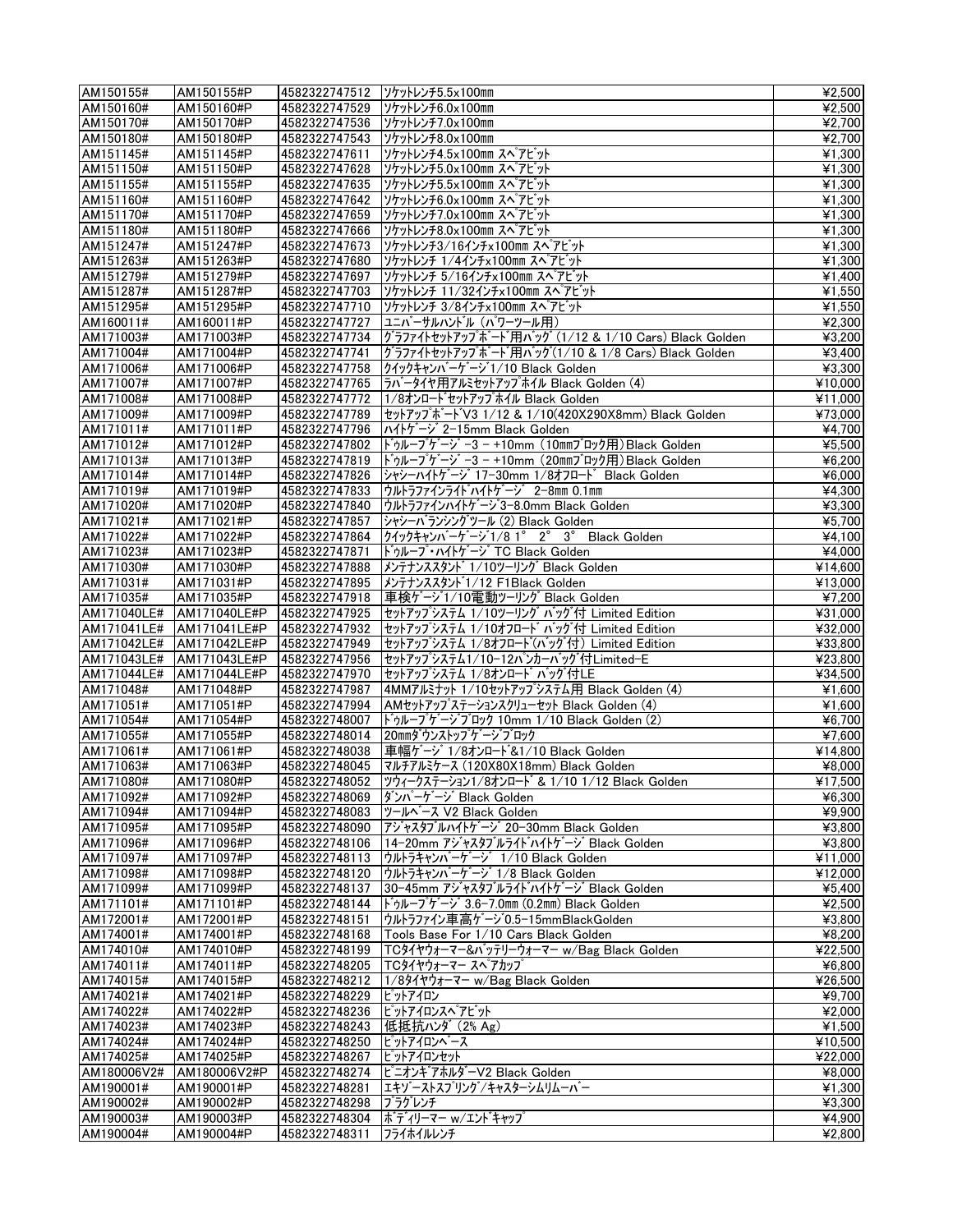| AM190005#   | AM190005#P                                           | 4582322748328                  | ホイルレンチ 17mm                                                                        | ¥3,200                        |
|-------------|------------------------------------------------------|--------------------------------|------------------------------------------------------------------------------------|-------------------------------|
| AM190015#   | AM190015#P                                           | 4582322748335                  | フライホイルリムーバー(Small)                                                                 | ¥3,000                        |
| AM190018#   | AM190018#P                                           | 4582322748342                  | 1/8 Offフライホイルレンチツール                                                                | $\overline{\text{¥3,000}}$    |
| AM190021#   | AM190021#P                                           | 4582322748359                  | アームリーマー3.0×120mm                                                                   | ¥2,000                        |
| AM190022#   | AM190022#P                                           | 4582322748366                  | アームリーマー3.5x120mm                                                                   | ¥2,000                        |
| AM190023#   | AM190023#P                                           | 4582322748373                  | フームリーマー4.0×120mm                                                                   | ¥2,000                        |
| AM190031B#  | AM190031B#P                                          | 4582322748380                  | マルチショッククランプV3 (Black)                                                              | ¥5,700                        |
| AM190031G#  | AM190031G#P                                          | 4582322748397                  | マルチショッククランプ V3 (Gray)                                                              | ¥5,700                        |
| AM190031P#  | AM190031P#P                                          | 4582322748403                  | マルチショッククランプV3 (Purple)                                                             | ¥5,700                        |
| AM190038#   | AM190038#P                                           | 4582322748427                  | ターンバックルレンチ3.0mm/3.5mm/4.0mm/5.5mm                                                  | ¥2,300                        |
| AM190041#   | AM190041#P                                           | 4582322748434                  | ボディポストトリマー ブラック                                                                    | ¥3,800                        |
| AM190049#   | AM190049#P                                           | 4582322748441                  | スペシャルツール ターンバックル & ナット                                                             | ¥700                          |
| AM191001#   | AM191001#P                                           | 4582322748458                  | エキゾーストスプリングリムーバースペアビット                                                             | ¥650                          |
| AM191003#   | AM191003#P                                           | 4582322748465                  | スペアリーマーヘット                                                                         | ¥3.400                        |
| AM191021#   | AM191021#P                                           | 4582322748472                  | アームリーマー 3.0×120mm スペプピット                                                           | ¥1,000                        |
| AM191022#   | AM191022#P                                           | 4582322748489                  | アームリーマー 3.5x120mm スペアビット                                                           | $\overline{4}$ 1,000          |
| AM191023#   | AM191023#P                                           | 4582322748496                  | アームリーマー 4.0x120mm スペプピット                                                           | ¥1,000                        |
| AM199415#   | AM199415#P                                           | 4582322748502                  | ツールセット24ケハニカム                                                                      | ¥76,800                       |
| AM199446#   | AM199446#P                                           | 4582322748519                  | ツールセット24ケハニカム                                                                      | ¥54,000                       |
| AM199502#   | AM199502#P                                           | 4582322748526                  | Lipoチャージバッグ                                                                        | ¥1,500                        |
| AM199511#   | AM199511#P                                           | 4582322748533                  | Arrowmaxフューエルボトル                                                                   | ¥1,500                        |
| AM199512#   | AM199512#P                                           | 4582322748540                  | ファストフューエルガン                                                                        | ¥6,600                        |
| AM199613#   | AM199613#P                                           | 4582322748557                  | ツールバッグV4 Black Golden                                                              | ¥4,200                        |
| AM199618#   | AM199618#P                                           | 4582322748564                  | アクセサリーバッグ 190×90×40                                                                | ¥1,600                        |
| AM199619#   | AM199619#P                                           | 4582322748571                  | 1/10カーサイズラグサック 310x530                                                             | ¥2,200                        |
|             | AM410115BG# AM410115BG#P                             | 4582322749158                  | 六角レンチ 1.5x120mm Black Golden                                                       | ¥3,800                        |
|             | AM410120BG# AM410120BG#P 4582322749165               |                                | 六角レンチ 2.0x120mm Black Golden                                                       | $\overline{\text{¥3,800}}$    |
|             | AM410125BG# AM410125BG#P 4582322749172               |                                | 六角レンチ 2.5x120mm Black Golden                                                       | ¥3,800                        |
|             | AM410130BG# AM410130BG#P 4582322749189               |                                | 六角レンチ 3.0x120mm Black Golden                                                       | ¥3,800                        |
|             | AM410150BG# AM410150BG#P 4582322749196               |                                | 六角レンチ 5.0x120mm Black Golden                                                       | $\overline{4}$ ,000           |
|             | AM410991BG# AM410991BG#P 4582322749202               |                                | 六角レンチセット1.5 2.0 2.5 3.0x120mm Black Golden                                         | ¥14,300                       |
| AM413115#   | AM413115#P                                           | 4582322749219                  | 六角レンチビット1.5 X 120MM タングステンスチール                                                     | ¥1,100                        |
| AM413120#   | AM413120#P                                           | 4582322749226                  | 六角レンチビット2.0 X 120MM タングステンスチール                                                     | ¥1,100                        |
| AM413125#   | AM413125#P                                           | 4582322749233                  | 六角レンチビット2.5 X 120MM タングステンスチール                                                     | ¥1,100                        |
| AM413130#   | AM413130#P                                           | 4582322749240                  | 六角レンチビット3.0 X 120MM タングステンスチール                                                     | ¥1.100                        |
| AM413140#   | AM413140#P                                           | 4582322749257                  | 六角レンチビット4.0 X 120MM タングステンスチール                                                     | ¥1,300                        |
| AM413150#   | AM413150#P<br>AM420120BG# AM420120BG#P 4582322749271 | 4582322749264                  | 六角レンチビット5.0 X 120MM タングステンスチール<br>ボール六角レンチ 2.0x120mm Black Golden                  | ¥1,300<br>¥3,900              |
|             | AM420125BG# AM420125BG#P 4582322749288               |                                | ボール六角レンチ 2.5x120mm Black Golden                                                    | ¥3,900                        |
|             | AM420130BG# AM420130BG#P                             | 4582322749295                  | ボール六角レンチ 3.0x120mm Black Golden                                                    | ¥3,900                        |
|             | AM420991BG# AM420991BG#P 4582322749301               |                                | ボール六角レンチセット2.0 2.5 & 3.0x120mm Black Golden                                        | ¥11,500                       |
| AM423120#   | AM423120#P                                           | 4582322749318                  | ボールレンチドライバービット 2.0 X 120MM タングステンスチール                                              | ¥1.300                        |
| AM423125#   | AM423125#P                                           | 4582322749325                  | ボールレンチドライバービット 2.5 X 120MM タングステンスチール                                              | ¥1,300                        |
| AM423130#   | AM423130#P                                           | 4582322749332                  | ボールレンチドライバービット 3.0 X 120MM タングステンスチール                                              | ¥1.300                        |
|             | AM430133BG# AM430133BG#P 4582322749349               |                                | マイナストライバー 3.0x100mm Black Golden                                                   | ¥3,800                        |
|             |                                                      |                                | AM430141BG# AM430141BG#P 4582322749356 マイナストライバー 4.0x100mm Black Golden            | $\frac{1}{4}3,800$            |
|             | AM430151BG#  AM430151BG#P  4582322749363             |                                | マイナストライバー 5.0x100mm Black Golden                                                   | ¥4,000                        |
|             | AM430159BG#   AM430159BG#P   4582322749370           |                                | $7717 \times 5711$ = 5.8x100mm Black Golden                                        | ¥4,000                        |
|             | AM440136BG#   AM440136BG#P                           | 4582322749387                  | $777\lambda$ $7\lambda$ $-3.5x100$ mm Black Golden                                 | ¥3,800                        |
|             | AM440141BG#   AM440141BG#P                           | 4582322749394                  | $777\lambda$ $7\lambda$ $-$ 4.0x100mm Black Golden                                 | ¥3,800                        |
|             | AM440151BG#   AM440151BG#P                           | 4582322749400                  | プラストライバー 5.0x100mm Black Golden                                                    | ¥4,000                        |
|             | AM440159BG#   AM440159BG#P   4582322749417           |                                | $ J^{\circ}$ $7\lambda$ $\lambda$ $\lambda$ $\lambda$ $-$ 5.8x100mm Black Golden   | ¥4,000                        |
|             | AM450145BG# AM450145BG#P                             | 4582322749424                  | ソケットレンチ 4.5x100mm Black Golden                                                     | ¥4,200                        |
|             | AM450150BG#   AM450150BG#P                           | 4582322749431                  | ソケットレンチ 5.0x100mm Black Golden                                                     | ¥4,200                        |
|             | AM450155BG# AM450155BG#P                             | 4582322749448                  | ソケットレンチ 5.5x100mm Black Golden                                                     | ¥4,200                        |
|             | AM450160BG#  AM450160BG#P                            | 4582322749455                  | ソケットレンチ 6.0x100mm Black Golden                                                     | ¥4,200                        |
|             | AM450170BG# AM450170BG#P                             | 4582322749462                  | ソケットレンチ 7.0x100mm Black Golden                                                     | ¥4.600                        |
|             | AM450180BG# AM450180BG#P                             | 4582322749479                  | ソケットレンチ 8.0x100mm Black Golden                                                     | ¥4,600                        |
|             | AM490020BG#  AM490020BG#P  4582322749486             |                                | スモールポディーリーマー Black Golden                                                          | ¥5,600                        |
| AM490021LE# | AM490021LE#P                                         | 4582322749493                  | $7 - L$ J $-7 - 3.0 \times 90$ mm Limited Edition<br>アームリーマー3.5x120mm Black Golden | $\overline{43,900}$<br>¥3,900 |
| AM490023LE# | AM490022BG#  AM490022BG#P<br>AM490023LE#P            | 4582322749509<br>4582322749516 | アームリーマー4.0x90mm Limited Edition                                                    | ¥3,900                        |
| AM490032BG# | AM490032BG#P                                         | 4582322749523                  | ボールキャップツール Black Golden                                                            | ¥4,300                        |
| AM500901#   | AM500901#P                                           | 4582322749530                  | パワーツールビットセット4ケ プラケース付                                                              | ¥2,700                        |
| AM500902#   | AM500902#P                                           | 4582322749547                  | パワーツールビットセット4ケ プラケース付                                                              | ¥2,700                        |
| AM511115#   | AM511115#P                                           | 4582322749585                  | 六角レンチ1.5x80mm パワーツールビット                                                            | ¥700                          |
| AM511120#   | AM511120#P                                           | 4582322749592                  | 六角レンチ2.0x80㎜ バワーツールビット                                                             | ¥700                          |
| AM511125#   | AM511125#P                                           | 4582322749608                  | 六角レンチ2.5x80mm バワーツールビット                                                            | ¥700                          |
| AM511130#   | AM511130#P                                           | 4582322749615                  | 六角レンチ3.0x80mm パワーツールビット                                                            | ¥700                          |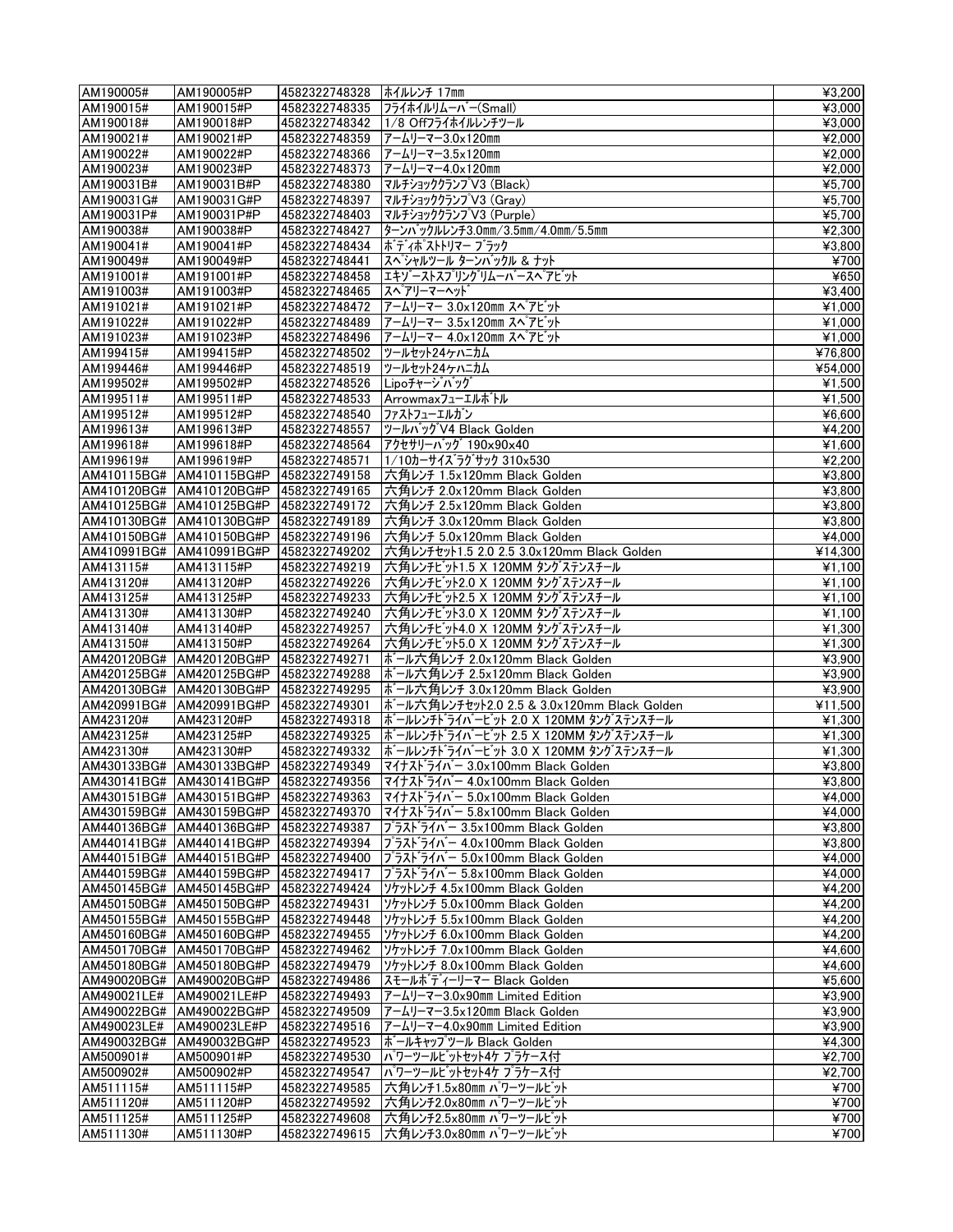| AM541140# | AM541140#P  |               | 4582322749622  プラストライバー 4.0x100mm パワーツールビット | ¥700    |
|-----------|-------------|---------------|---------------------------------------------|---------|
| AM541158# | AM541158#P  |               | 4582322749639  プラストライバー 5.8x100mm パワーツールビット | ¥700    |
| AM551155# | AM551155#P  |               | 4582322749646  ソケットレンチ 5.5×100mm パワーツールビット  | ¥1.700  |
| AM551170# | AM551170#P  |               | 4582322749653  ソケットレンチ 7.0×100mm バワーツールビット  | ¥1.700  |
| AM931002# | LAM931002#P | 4582322754640 | 1/10F1ギアデフセット                               | ¥18,000 |

## DASH製品

| 現行品番       | 新品番         | 新JANコード       | 品名                                         | 新定価(税別) |
|------------|-------------|---------------|--------------------------------------------|---------|
| DA721002#  | DA721002#P  | 4582322754756 | アルミサーボクンプ25T BlackGolden                   | ¥2,900  |
| DA746003#  | DA746003#P  | 4582322754763 | Dash R-Tune Maxセンサート゛ブラシレスモーター1/8カー用1900KV | ¥23,800 |
| DA746003C# | DA746003C#P | 4582322754770 | DA746003# 1900KV + DA770005# ESCコンポ        | ¥63,000 |
| DA746004#  | DA746004#P  | 4582322754787 | Dash R-Tune Maxセンサードブラシレスモーター1/8カー用2150KV  | ¥23,800 |
| DA746004C# | DA746004C#P | 4582322754794 | DA746004# 2150KV + DA770005# ESCコンボ        | ¥63,000 |
| DA746005#  | DA746005#P  | 4582322754800 | Dash R-Tune Maxセンサート゛ブラシレスモーター1/8カー用2400KV | ¥23,800 |
| DA746005C# | DA746005C#P | 4582322754817 | DA746005# 2400KV + DA770005# ESCコンポ        | ¥63,000 |
| DA746006#  | DA746006#P  | 4582322754824 | Dash R-Tune Maxセンサードブラシレスモーター1/8カー用2650KV  | ¥23,800 |
| DA746006C# | DA746006C#P | 4582322754831 | DA746006# 2650KV + DA770005# ESCコンポ        | ¥63,000 |
| DA747135#  | DA747135#P  | 4582322754848 | Dash RS-Tune V3アウロトーブラシレスモーター13.5T         | ¥19,800 |
| DA749003#  | DA749003#P  | 4582322754855 | 7075モーター皿ビスM2.5x7(3)Golden                 | ¥1,200  |
| DA770004#  | DA770004#P  | 4582322754862 | AI PRO V2 ESC                              | ¥33,800 |
| DA770004S# | DA770004S#P | 4582322754879 | AI PRO V2 ESC(プログラムカード付)                   | ¥37,800 |
| DA770005#  | DA770005#P  | 4582322754886 | Dash AI MAX 1/8 220A Competition ESC       | ¥33,800 |
| DA770006#  | DA770006#P  | 4582322754893 | AI LCG V2 ESC                              | ¥21,000 |
| DA770006S# | DA770006S#P | 4582322754909 | AI LCG V2 ESC<br>プログラムカード付                 | ¥25,000 |
| DA770007#  | DA770007#P  | 4582322754916 | AI LCG V2 ESC TLABE-I                      | ¥22,800 |
| DA770007S# | DA770007S#P | 4582322754923 | AI LCG V2 ESC TLABモード(プログラムカード付)           | ¥26,800 |
| DA770012#  | DA770012#P  | 4582322754930 | TLAB LED/ワイヤーセット                           | ¥2,000  |
| DA770013#  | DA770013#P  | 4582322754947 | TLAB LEDモジュール                              | ¥1,500  |
| DA770014#  | DA770014#P  | 4582322754954 | TLAB ワイヤーハーネス                              | ¥750    |
| DA770015#  | DA770015#P  | 4582322754961 | AI PRO/LCG Series HDプログラムカード V2            | ¥7,500  |
| DA770016#  | DA770016#P  | 4582322754978 | AI MAXシリース゛HDプログラムカードV2                    | ¥7,500  |
| DA770113#  | DA770113#P  | 4582322754985 | ウルトラハイスピート ESCファン25x25                     | ¥1,500  |
| DA770203#  | DA770203#P  | 4582322754992 | クーリングファンガート30x30 BlackGolden               | ¥2,500  |

|            |             |               | ミニ四駆用ツール                         |         |
|------------|-------------|---------------|----------------------------------|---------|
| 現行品番       | 新品番         | 新JANコード       | 品名                               | 新定価(税別) |
| AM220010B# | AM220010B#P | 4582322748588 | AMスペ <sup></sup> シャルツールセット(ブラック) | ¥41,000 |
| AM220010G# | AM220010G#P | 4582322748595 | AMスペ シャルツールセット (グレー)             | ¥41.000 |
| AM220010O# | AM220010O#P | 4582322748601 | AMスペシャルツールセット (オレンジ)             | ¥41,000 |
| AM220011B# | AM220011B#P | 4582322748618 | ピニオンプーラー (ブラック)                  | ¥3,800  |
| AM220011G# | AM220011G#P | 4582322748625 | ピニオンプーラー (グレー)                   | ¥3,800  |
| AM220011O# | AM220011O#P | 4582322748632 | ピニオンプーラー (オレンジ)                  | ¥3,800  |
| AM220012B# | AM220012B#P | 4582322748649 | ホイルプーラープレート(ブラック)                | ¥1,400  |
| AM220012G# | AM220012G#P | 4582322748656 | ホイルプーラープレート (グレー)                | ¥1,400  |
| AM220012O# | AM220012O#P | 4582322748663 | ホイルプーラープレート (オレンジ゙)              | ¥1,400  |
| AM220013B# | AM220013B#P | 4582322748670 | プーラーエクステンション (ブラック)              | ¥1,200  |
| AM220013G# | AM220013G#P | 4582322748687 | プーラーエクステンション (グレー)               | ¥1,200  |
| AM220013O# | AM220013O#P | 4582322748694 | プーラーエクステンション (オレンジ`)             | ¥1,200  |
| AM220014B# | AM220014B#P | 4582322748700 | ホイールピーサー (ブラック)                  | ¥3,500  |
| AM220014G# | AM220014G#P | 4582322748717 | ホイールピーサー (グレー)                   | ¥3,500  |
| AM220014O# | AM220014O#P | 4582322748724 | ホイールピーサー (オレンジ)                  | ¥3,500  |
| AM220015B# | AM220015B#P | 4582322748731 | ホイールピーサー (ブラック)                  | ¥3.100  |
| AM220015G# | AM220015G#P | 4582322748748 | ホイールピーサープレート(グレー)                | ¥3,100  |
| AM220015O# | AM220015O#P | 4582322748755 | ホイールピーサープレート(オレンジ`)              | ¥3.100  |
| AM220016B# | AM220016B#P | 4582322748762 | ツールスタンド(ブラック)                    | ¥4,900  |
| AM220016G# | AM220016G#P | 4582322748779 | ツールスタンド(グレー)                     | ¥4,900  |
| AM220016O# | AM220016O#P | 4582322748786 | ツールスタント (オレンジ)                   | ¥4,900  |
| AM220018B# | AM220018B#P | 4582322748793 | ドリル 1.8MM (ブラック)                 | ¥2.500  |
| AM220018G# | AM220018G#P | 4582322748809 | ドリル 1.8MM(グレー)                   | ¥2,500  |
| AM220018O# | AM220018O#P | 4582322748816 | ドリル 1.8MM (オレンジ゙)                | ¥2,500  |
| AM220019B# | AM220019B#P | 4582322748823 | ドリル 1.9MM(ブラック)                  | ¥2.500  |
| AM220019G# | AM220019G#P | 4582322748830 | ドリル 1.9MM (グレー)                  | ¥2,500  |
| AM220019O# | AM220019O#P | 4582322748847 | ドリル 1.9MM (オレンジ゙)                | ¥2.500  |
| AM220020B# | AM220020B#P | 4582322748854 | ドリル 2.0MM (ブラック)                 | ¥2,500  |
| AM220020G# | AM220020G#P | 4582322748861 | ドリル 2.0MM (グレー)                  | ¥2,500  |
| AM220020O# | AM220020O#P | 4582322748878 | ドリル 2.0MM (オレンジ)                 | ¥2,500  |
| AM220021B# | AM220021B#P | 4582322748885 | ナットドライバー4.0&4.5mm ブラック           | ¥2.700  |
| AM220021G# | AM220021G#P | 4582322748892 | ナットドライバー4.0&4.5mm グレー            | ¥2.700  |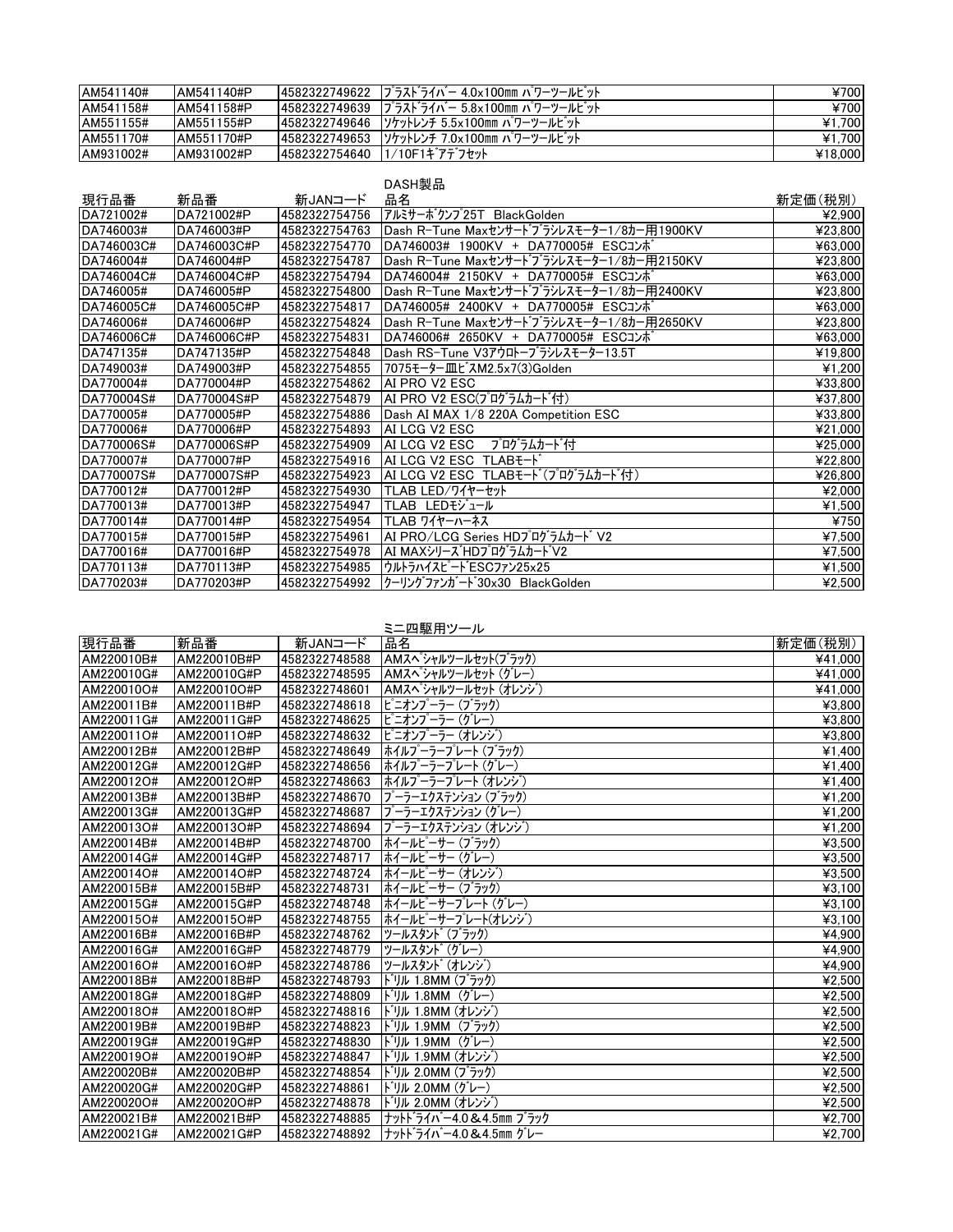| AM220021O# | AM220021O#P | 4582322748908 | ナットドライバー4.0 & 4.5mm オレンジ        | ¥2,700 |
|------------|-------------|---------------|---------------------------------|--------|
| AM220022B# | AM220022B#P | 4582322748915 | High Grade Setting Board (ブラック) | ¥2,400 |
| AM220022G# | AM220022G#P | 4582322748922 | High Grade Setting Board (グレー)  | ¥2,400 |
| AM220022O# | AM220022O#P | 4582322748939 | High Grade Setting Board (オレンジ) | ¥2,400 |
| AM220023B# | AM220023B#P | 4582322748946 | セッティングゲージ 1-4MM (0.1MM) (ブラック)  | ¥2,600 |
| AM220023G# | AM220023G#P | 4582322748953 | セッティングゲージ 1-4MM (0.1MM) (グレー)   | ¥2,600 |
| AM220023O# | AM220023O#P | 4582322748960 | セッティングケージ 1-4MM (0.1MM) (オレンジ)  | ¥2,600 |
| AM220024B# | AM220024B#P | 4582322748977 | 大角レンチ 1.5MM (ブラック)              | ¥2,300 |
| AM220024G# | AM220024G#P | 4582322748984 | │六角レンチ 1.5MM(グレー)               | ¥2,300 |
| AM220024O# | AM220024O#P | 4582322748991 | 六角レンチ 1.5MM (オレンジ)              | ¥2,300 |
| AM220025B# | AM220025B#P | 4582322749004 | プラスト゛ライバー (ブラック)                | ¥2,300 |
| AM220025G# | AM220025G#P | 4582322749011 | プラスト゛ライバー (グレー)                 | ¥2,300 |
| AM220025O# | AM220025O#P | 4582322749028 | プラスドライバー (オレンジ)                 | ¥2,300 |
| AM220026B# | AM220026B#P | 4582322749035 | 6MM ベアリングトリマー(ブラック)             | ¥2,500 |
| AM220026G# | AM220026G#P | 4582322749042 | 6MM ベアリングトリマー(グレー)              | ¥2,500 |
| AM220026O# | AM220026O#P | 4582322749059 | 6mmへ アリングトリマー(オレンジ)             | ¥2,500 |
| AM220027B# | AM220027B#P | 4582322749066 | ホイルトリマー(ブラック)                   | ¥2,300 |
| AM220027G# | AM220027G#P | 4582322749073 | ホイルトリマー (グレー)                   | 42,300 |
| AM220027O# | AM220027O#P | 4582322749080 | ホイルトリマー (オレンジ`)                 | 42,300 |
| AM220028B# | AM220028B#P | 4582322749097 | 520 ベアリングチェンジャー(ブラック)           | ¥2,700 |
| AM220028G# | AM220028G#P | 4582322749103 | 520 ベアリングチェンジャー (グレー)           | ¥2,700 |
| AM220028O# | AM220028O#P | 4582322749110 | 520 ベアリングチェンジャー (オレンジ)          | ¥2,700 |
| AM221001#  | AM221001#P  | 4582322749127 | ホイルリムーバー Black Golden           | ¥6,900 |
| AM221002#  | AM221002#P  | 4582322749134 | ホイルリムーバー Black Golden           | ¥9,600 |
| AM290910#  | AM290910#P  | 4582322749141 | Miniツールセット 4本 プラケース付            | 46,100 |

| 取扱終了/廃番商品 |  |  |  |  |  |  |
|-----------|--|--|--|--|--|--|
|-----------|--|--|--|--|--|--|

| 現行品番      | 新品番        | 新JANコード                  | 品名                                                        | 新定価(税別) |
|-----------|------------|--------------------------|-----------------------------------------------------------|---------|
| AM010060# | AM010060#P |                          | BB DJC Xray T4 52mm                                       | 取扱終了    |
| AM042203# | AM042203#P | Ξ                        | 1/10 TCダイヤ 36度 Asphalt NC (4) Korea                       | 取扱終了    |
| AM150112# | AM150112#P | $\overline{\phantom{0}}$ | ソケットレンチ12.0x100mm                                         | 取扱終了    |
| AM150247# | AM150247#P | $\overline{\phantom{a}}$ | ソケットレンチ3/16インチ (4.763mm)x100mm                            | 取扱終了    |
| AM150263# | AM150263#P | $\equiv$                 | ソケットレンチ1/4インチ (6.35mm)×100mm                              | 取扱終了    |
| AM150279# | AM150279#P | $\equiv$                 | ソケットレンチ5/16インチ (7.938mm)x100mm                            | 取扱終了    |
| AM150287# | AM150287#P |                          | ソケットレンチ11/32インチ (8.731mm)×100mm                           | 取扱終了    |
| AM150295# | AM150295#P | $\equiv$                 | ソケットレンチ3/8インチ (9.525mm)×100mm                             | 取扱終了    |
| AM151112# | AM151112#P | $\frac{1}{2}$            | ソケットレンチ12.0x100mm スペアビット                                  | 取扱終了    |
| AM171034# | AM171034#P | $\qquad \qquad -$        | メンテナンススタント 1/10オフロート Black Golden                         | 取扱終了    |
| AM171044# | AM171044#P | $\equiv$                 | セットアップシステム 1/8オンロート゛ バッグ付                                 | 取扱終了    |
| AM171056# | AM171056#P | $\overline{\phantom{0}}$ | ドゥループゲージブロック 30mm Black Golden (2)                        | 廃番      |
| AM171093# | AM171093#P | $\equiv$                 | セットアップフレーム (S) ツーリング/Black Golden                         | 廃番      |
| AM174003# | AM174003#P | $\overline{\phantom{a}}$ | AM Alu Tray For Set-Up System & LED Pit Lamp Black Golden | 廃番      |
| AM174004# | AM174004#P | $\overline{\phantom{0}}$ | LED付アルミトレー セットアップシステム用 Black Golden                       | 廃番      |
| AM190037# | AM190037#P | ÷,                       | アームリーマー2.0×120mm                                          | 取扱終了    |
| AM510863# | AM510863#P | $\overline{\phantom{0}}$ | 六角レンチ.063 (1/16インチ)x80mm パワーツールビット                        | 取扱終了    |
| AM510878# | AM510878#P | $\equiv$                 | 六角レンチ.078 (5/64インチ)x80mm パワーツールビット                        | 取扱終了    |
| AM510893# | AM510893#P | $\equiv$                 | 六角レンチ.093 (3/32インチ)x80mm パワーツールビット                        | 取扱終了    |
| AM664070# | AM664070#P | $\overline{\phantom{a}}$ | スパーキア64P 70T                                              | 取扱終了    |
| AM700714# | AM700714#P | $\overline{\phantom{a}}$ | Lipo5500mAh 2Sウルトラロープロ7.6V 65C/130C 5mm Siグラフェン           | 取扱終了    |
| AM700913# | AM700913#P | $\overline{\phantom{0}}$ | Lipo2800mAh 2S TX/RX 7.4V ラクダパック                          | 取扱終了    |
| AM910001# | AM910001#P | $\qquad \qquad -$        | Medius Xray T4 MID コンバージョン                                | 取扱終了    |
| AM910003# | AM910003#P | $\overline{\phantom{0}}$ | Medius Yokomo BD9 MID コンバージョン                             | 取扱終了    |
| AM910005# | AM910005#P | $\equiv$                 | Medius P4X MIDコンバージョン                                     | 取扱終了    |
| AM910011# | AM910011#P | $\equiv$                 | Medius Xrav T4 MID シャシー カーボン 2.25mm                       | 取扱終了    |
| AM910013# | AM910013#P | $\overline{\phantom{a}}$ | Medius Xray T4 MID アッパーテッキ 2.0mm Type 1                   | 取扱終了    |
| AM910014# | AM910014#P | $\equiv$                 | Medius Xray T4 サーボマウント カーボン                               | 取扱終了    |
| AM910018# | AM910018#P | $\overline{\phantom{0}}$ | Medius Yokomo BD9 MID シャシー カーボン 2.25mm                    | 取扱終了    |
| AM910020# | AM910020#P | $\equiv$                 | Medius Yokomo BD9 MID アッパーテッキ 2.0mm Type 1                | 取扱終了    |
| AM910023# | AM910023#P | $\equiv$                 | Medius Serpent 4X MID シャシー カーボン 2.25mm                    | 取扱終了    |
| AM910024# | AM910024#P | $-$                      | Medius Serpent 4X MID アッパーテッキ 2.0mm Type 1                | 取扱終了    |
| AM910030# | AM910030#P | $\equiv$                 | Medius $\sim$ IV S3M 348mm F&R (2)                        | 取扱終了    |
| AM910031# | AM910031#P | $\overline{\phantom{0}}$ | Medius モーターマウント                                           | 取扱終了    |
| AM910032# | AM910032#P | $\overline{\phantom{0}}$ | Medius プーリーミドルシャフト A                                      | 取扱終了    |
| AM910033# | AM910033#P | $\equiv$                 | Medius プーリーミドルシャフト B                                      | 取扱終了    |
| AM910034# | AM910034#P | $\overline{\phantom{m}}$ | Medius プーリーミト゛ルシャフト C-Clip (10)                           | 取扱終了    |
| AM910035# | AM910035#P | $\qquad \qquad -$        | Medius MID リアシャシーステfナー                                    | 取扱終了    |
| AM910036# | AM910036#P | $\equiv$                 | Medius MID リアシャシーステfナー カーボン トップ                           | 取扱終了    |
| AM910037# | AM910037#P | $\overline{\phantom{0}}$ | Medius MID ^ ルトテンショナー                                     | 取扱終了    |